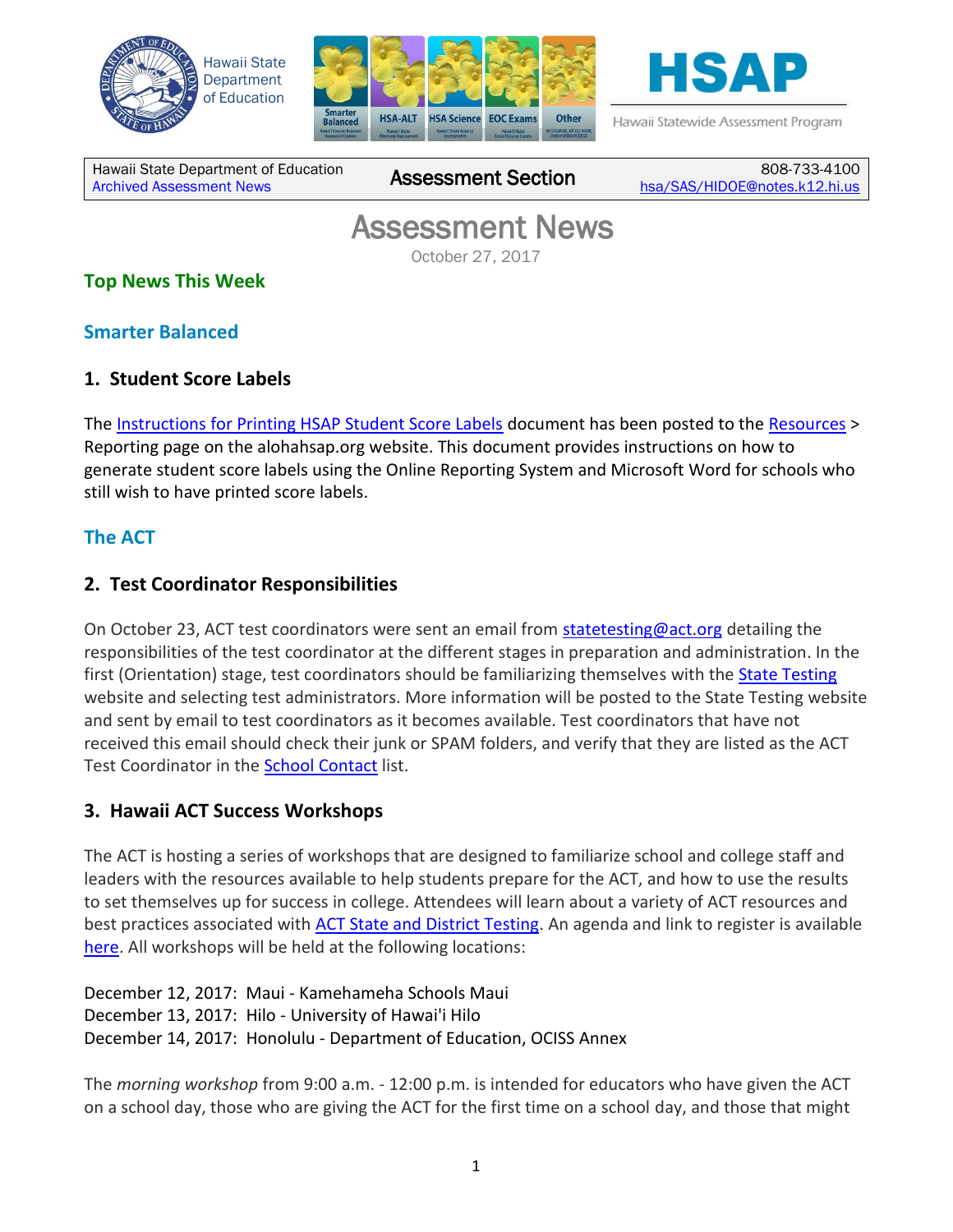# Assessment News

October 27, 2017

be considering offering the ACT on a school day. This workshop is designed to prepare high school administrators, counselors and teachers for success before, during and after ACT testing. Attendees will learn about a variety of ACT resources and best practices associated with [ACT State and District](http://www.act.org/content/act/en/products-and-services/the-act-educator/states-and-districts.html)  [Testing.](http://www.act.org/content/act/en/products-and-services/the-act-educator/states-and-districts.html)

The *afternoon workshop* from 1:00 p.m. to 4:00 p.m. is intended for College Admissions professionals such as Admissions Directors, Admissions Counselors, Enrollment Managers, Recruiters, Registrars, Retention Specialists, Financial Aid Directors and other College Admissions professionals. This workshop is designed to help College Admissions professionals maximize their use of ACT data and reports, understand the student recruitment potential of the new [ACT Enroll](http://mkto-ab080206.com/AG0G05EZ00l9cbo00Z0R0mR) / [Educational Opportunity](http://mkto-ab080206.com/qcRE090mZH0l5G00Z0bS00o)  [Service \(EOS\)](http://mkto-ab080206.com/qcRE090mZH0l5G00Z0bS00o) platform and learn about other [post-secondary solutions](http://mkto-ab080206.com/O0G0b5oR0000lEZT0I09cmZ) to assist with retention and student success.

### **ACCESS for ELLs Online**

### **4. Assessment Section Technology Coordinator Webinar**

The Assessment Section will host a [webinar](https://hvln.webex.com/hvln/j.php?MTID=m0325c9f578accd61fa4b758530311454) for technology coordinators on *Thursday, November 2, 2:30 - 3:30 p.m.* covering the installation and configuration of the software required for the ACCESS for ELLs Online assessment. The webinar will be recorded and posted to the [Resources](http://alohahsap.org/SMARTERBALANCED/resources/) > Trainings and Webinars > Webinars site on alohahsap.org when available. Copies of the Powerpoint for technology coordinators will also be available for download on the [WIDA ACCESS for ELLs 2.0](http://alohahsap.org/HSA/other/#section3) section of alohahsap.org.

### **5. WIDA Technology Coordinator Webinar**

WIDA will host a webinar for technology coordinators on *Thursday, November 9 from 9:00 a.m. - 10:00 a.m. HST* covering [Technology Coordinator Support for Test Administration.](https://wida1k.webex.com/mw3200/mywebex/default.do?nomenu=true&siteurl=wida1k&service=6&rnd=0.401005224587052&main_url=https%3A%2F%2Fwida1k.webex.com%2Fec3200%2Feventcenter%2Fevent%2FeventAction.do%3FtheAction%3Ddetail%26%26%26EMK%3D4832534b00000004c7568151eb9e62c3588a21bbe04243f8fca8b31978bdcd4910e278dee5026548%26siteurl%3Dwida1k%26confViewID%3D66462130947260057%26encryptTicket%3DSDJTSwAAAAQwQlkLgm9XzJsyjvWkDOWol6TclGhe6CFF4vRD8-MQRw2%26) Technology coordinators that are unable to attend may view [recorded webinars](https://www.wida.us/assessment/ACCESS%202.0/WebinarRecordings.aspx) on the wida.us site when they are available.

### **6. December ACCESS for ELLs Test Coordinator Training**

Registration is now open for the December 2017 WIDA ACCESS for ELLs 2.0 Online Assessment training. Please click the button on the right-hand side of the Smarter Balanced home page to access the online registration form, or click [here](http://events.constantcontact.com/register/event?llr=zuii4ejab&oeidk=a07eeq8v2hu18eb7837) to access the form directly. Full information about the training can be found in the official [HIDOE memo.](http://alohahsap.org/SMARTERBALANCED/wp-content/uploads/Memo_December-2017-WIDA-ACCESS-Training_102017.pdf)

### **7. DRC Customer Service Phone Number**

The phone number for the DRC Customer Service Help Desk is 1-855-787-9615. Please do not confuse this with the new PearsonACCESS Customer Service number, as this website is not related to the [ACCESS for ELLs Online](https://www.drcedirect.com/all/eca-portal-ui/welcome/WIDA) assessment even though the name is similar.